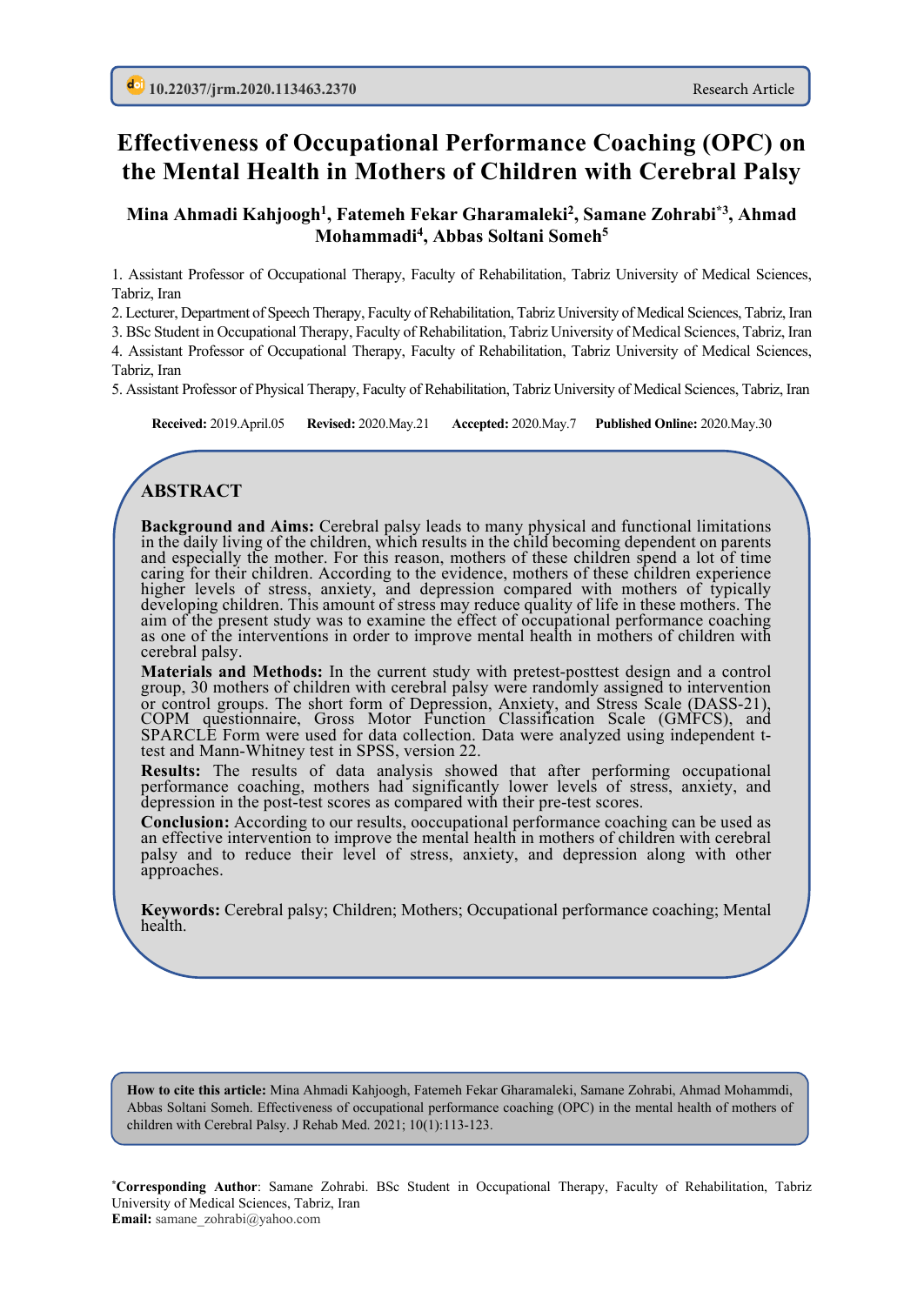# **بررسی تاثیر کوچینگ عملکرد کاري ( OPC (بر سلامت روان مادران داراي کودکان با فلج مغزي**

**5 ، عباس سلطانی صومعه \* ،3 احمد محمدي4 ، سمانه زهرابی ،1 فاطمه فکار قراملکی2 مینا احمدي مهجوق**

1. دکترای کاردرمانی، گروه آموزشی کاردرمانی، استادیار و عضو هیئت علمی دانشکده توانبخشی، دانشگاه علوم پزشکی تبریز، تبریز، ایران ۲. کارشناس ارشد گفتاردرمانی، گروه آموزشی گفتاردرمانی، عضو هیئت علمی دانشکده توانبخشی، دانشگاه علوم پزشکی تبریز، تبریز، ایران .3 دانشجوي کارشناسی کاردرمانی، دانشکده توانبخشی دانشگاه علوم پزشکی تبریز، تبریز، ایران ۴. دکترای کاردرمانی، گروه آموزشی کاردرمانی، استادیار و عضو هیئت علمی دانشکده توانبخشی، دانشگاه علوم پزشکی تبریز، تبریز، ایران ۵. دکترای فیزیوتراپی، گروه آموزشی فیزیوتراپی، استادیار و عضو هیئت علمی دانشکده توانبخشی، دانشگاه علوم پزشکی تبریز، تبریز، ایران

**دریافت مقاله /17 1399/01 بازنگري مقاله 1398/03/01 پذیرش مقاله 1399/03/07**

**چکیده**

**مقـدمـه و اهـداف:** فلج مغزي منجر بـه محـدودیـتهـاي جســـمـانی و کـارکردي بســـیـاري در زنـدگی روزمره کودکـان مبتلا میگردد که به دنبال آن باعث ایجاد وابسـتگی کودك به والدین و بهخصـوص مادر میشـود؛ از این رو، مادران این کودکان، زمانی طولانی براي مراقبت از کودکان خود اختصـاص میدهند و بر طبق شـواهد معمولا سـطح بالاتري از اسـترس، اضـطراب و افســردگی را نســبت به مادران داراي کودکان ســالم تحمل میکنند. این میزان از اســترس و فشــار روانی میتواند باعث کاهش کیفیت زندگی مادران داراي کودکان با فلج مغزي گردد. در پژوهش حاضـر به بررسـی تاثیر کوچینگ عملکرد کاري بهعنوان یکی از مداخلات و راهکارها بهمنظور بهبود سلامت روان مادران داراي کودکان با فلج مغزي پرداخته شده است. **مواد و روشها:** مطالعه حاضر بهصورت بررسی پیشآزمون-پسآزمون همراه با گروه کنترل انجام گرفت که 30 مادر داراي کودك با فلج مغزي بهصـورت تصـادفی در دو گروه مداخله یا کنترل قرار گرفتند. از فرم کوتاه مقیاس افسـردگی، اضـطراب و اســترس (-21DASS(، پرســشــنامه COPM، مقیاس نظام طبقهبندي کارکرد حرکتی درشــت (GMFCS (و فرم اسپارکل براي جمعآوري دادهها استفاده شد. دادهها با آزمون تی مستقل و من ویتنی در 22SPSS تحلیل شدند. **یافتهها:** نتایج تحلیل نشـان داد که پس از اجراي کوچینگ عملکرد کاري، مادران در نمرات پسآزمون کاهش چشـمگیري در میزان استرس، اضطراب و افسردگی نسبت به نمرات پیشآزمون خود داشتند. **نتیجـهگیري:** رویکرد کوچینـگ عملکرد کـاري میتوانـد بـهعنوان مـداخلـهاي موثر براي ارتقـاي ســـلامـت روان مـادران داراي کودکان با فلج مغزي و کاهش سطح استرس، اضطراب و افسردگی آنها در کنار سایر رویکردها مورد استفاده قرار گیرد.

**واژههاي کلیدي:** فلج مغزي ؛ کودکان؛ مادران؛ کوچینگ عملکرد کاري ؛ سلامت روان

**نویسنده مسئول:** سمانه زهرابی ، دانشجوي کارشناسی کاردرمانی، دانشکده توانبخشی دانشگاه علوم پزشکی تبریز، تبریز، ایران samane\_zohrabi@yahoo.com **:ایمیل آدرس**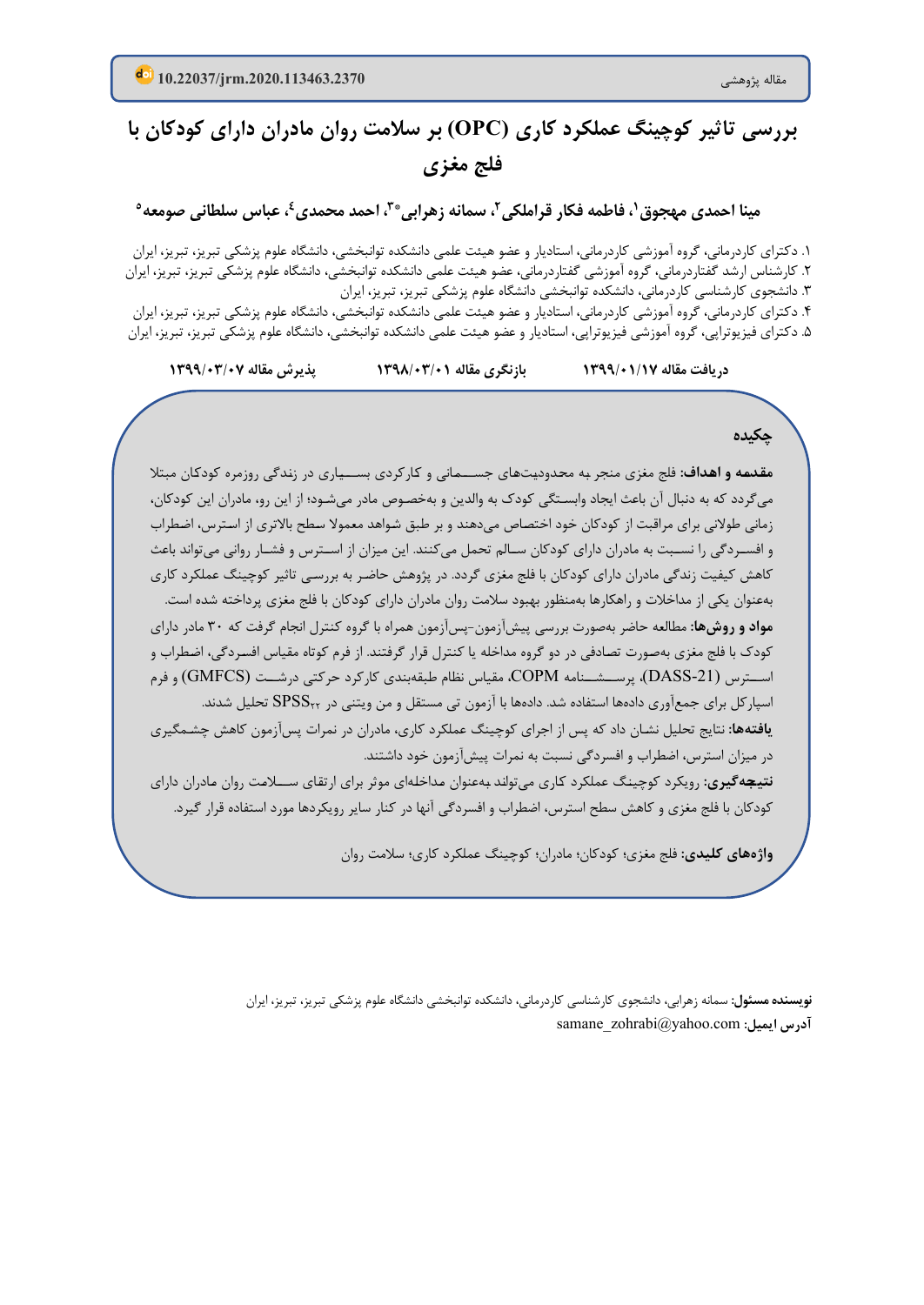#### **مقدمه و اهداف**

فلج مغزي گروهی از اختلالات حرکتی-تکاملی را شامل میشود که از یک ضایعه غیرپیشرونده یا اختلال در مغز در حال رشد منشا می *گ*یرد.<sup>[۱]</sup> شیوع این اختلال از ۱/۵ تا ۲/۵ کودک در هر ۱۰۰۰ تولد زنده است.<sup>[۲]</sup> اختلالات حرکتی در فلج مغزي میتواند با اختلالاتی در حس، شناخت، ارتباط، ادراک و اختلال صرع همراه باشد<sup>ا۳]</sup>؛ در نتیجه، کودك در یکپارچگی اطلاعاتی که مغز او براي برنامهریزي درست و دقیق حرکات بدن نیاز دارد، دچار مشکل میگردد. به دنبال چنین مسائلی عضلات درگیر به صورت ناهماهنگ و ناکارآمد فعال شده و قادر نخواهند بود حرکات نرم و موثري ایجاد نمایند. مجموع این اختلالات در کنار هم مشکلاتی را براي مراقبین کودکان با فلج مغزي که غالبا والدین و بهخصوص مادر کودک است، ایجاد می *ک*ند.<sup>[۱]</sup>

محدودیت در توانمندي هاي فیزیکی این کودکان باعث میشود تا آنها همواره به کمک دیگران براي انجام کارهاي روزانه (مانند رفتن به حمام، غذا خوردن، لباس پوشیدن، آراستگی و بهداشت و حرکت و جابهجایی) نیاز داشته باشند.<sup>[۴]</sup> این مراقبتهای طولانیٖمدت تمامی اعضای خانواده کودك را تحت تاثیر قرار میدهد، بهخصوص والدین فرد مبتلا که به طور معمول با اختلالاتی در عملکردهاي فیزیکی و عاطفی، مشکلات اقتصادي، فشار مرتبط با زمان و محدودیتهایی در فعالیتهاي اجتماعی فرهنگی مواجه هستند.<sup>ا۵]</sup> مادران این کودکان، بهدلیل اختصاص دادن زمان بسیار زیاد به مراقبت از فرزندان خود، زمان کمتري را صرف فعالیتهاي خلاقانه و اوقات فراغت خود میکنند که در نتیجه آن تعادل و توازن در حیطههاي مختلف کاري زندگیشان دچار مشکل میگردد. تمام این موارد میتواند بهعنوان عامل استرسزا محسوب شده و در درازمدت به سلامت روانی مادر کودك (والدین) آسیبهایی وارد نماید.<sup>[۶]</sup> مطالعات بسیاری در رابطه با وضعیت روانی و کیفیت زندگی کودکان با فلج مغزي و مادران آنها بهعنوان مراقب اصلیشان انجام گرفته است. این مطالعات حاکی از آن است که والدین کودکان با فلج مغزي، غالبا سطوح بالاتري از استرس را نسبت به والدین کودکان با رشد طبیعی تجربه میکنند.<sup>[۷]</sup> منظور از استرس والدین پاسخ روانی منفی است که آنها حین انجام نقشهایشان احساس و درك میکنند؛ به عبارتی دیگر، یک احساس روانی همراه با اضطراب، ناامیدي، و سردرگمی است که میتواند رفتار و عملکرد والدین را تحت تاثیر قرار دهد.<sup>[۸]</sup> استرس طولانی-مدت میتواند والدین را عصبی، افسرده و مضطرب نموده و بهصورت تدریجی تواناییهاي آنها را براي مراقبت از کودکانشان کاهش دهد.<sup>[۹]</sup> افسردگی و اضطراب دو نوع از

اختلالات خلقی هستند که از شایعترین انواع بیماري هاي روانی در بزرگسالان هستند.<sup>[۱۰]</sup> افسردگی حالتی است که در آن خلق یا روحیه فرد افت میکند و باعث میشود تا فرد در پیگیري و انجام دقیق فعالیتهاي روزمرهاش دچار نقص شود.<sup>[۱۱]</sup> از طرفی دیگر، اضطراب، یک احساس ترس، نگرانی یا ناآرامی است که میتواند منجر به احساس پریشانی و درماندگی شود.<sup>[۱۲]</sup> در مطالعهای که در سال 2017 بر روي 93 مادر کودك با فلج مغزي انجام گرفت، مشخص شد که بین عوامل تنشزاي روانی اجتماعی (عدم توانایی کنترل افکار، رفتار و عواطف خود و کمبود حمایت اجتماعی)، خستگی (منصرف شدن، مشکلات جسمی و فیزیکی، و واکنشپذیري) و افسردگی، استرس و اضطراب مادران با کودکان فلج مغزی رابطه مثبتی وجود دارد.<sup>[۱۳]</sup> مطالعات بسیاري وجود دارد که نشان میدهد مادران داراي کودکان با فلج مغزي، سطوح افسردگی و اضطراب بیشتري را نسبت به مادران با کودکان سالم دارا هستند. Yilmaz و همکارانش در مطالعهاي سطوح افسردگی و اضطراب در مادران با کودکان سالم و با فلج مغزي را مقایسه کردند و دریافتند که سطوح افسردگی و اضطراب در مادران با کودکان دچار فلج مغزي بهطور قابلملاحظهاي بالاتر بوده و در پی آن بهشدت درگیر اختلالات گفتاري و عملکردي بودند.<sup>[۱۴]</sup> در مطالعه دیگری با استفاده از مقیاس Hospital Anxiety and Depression (HADS) Scaleمیزان شیوع افسردگی در مادران با کودکان مبتلا به فلج مغزي (%52/5) به میزان قابل توجهی بالاتر از مادران با کودکان سالم (%30) بود. با این حال، تفاوت محسوسی بین فراوانی اضطراب بین گروهها یافت نشد.<sup>[۱۵]</sup> در مطالعه دیگري که بهمنظور مقایسه میزان استرس در مادران داراي کودکان با فلج مغزي با مادران داراي کودکان سالم با Parenting Stress Index- Short Form استفاده از انجام گرفت، مشخص شد که سطح کلی استرس در مادران داراي کودکان با فلج مغزي بیشتر از گروه مادران داراي کودکان سالم بود.<sup>[۱۶]</sup> با توجه به مطالعات انجامگرفته و تاثیرات منفی استرس بر کیفیت زندگی مادران داراي کودکان با فلج مغزي، نیاز است تا در حیطههاي مختلف زندگی این مادران برنامهریزیهای مناسبی اتخاذ گردد.<sup>[۱۷]</sup> یکی از مداخلاتی که در کاردرمانی به منظور ارتقاي

سلامت روان و کیفیت زندگی والدین داراي کودکان با فلج مغزي انجام میگیرد، رویکرد occupation-Co است. در واقع، occupation-Co به فعالیتهاي تعاملی اطلاق می- شود که توسط دو فرد اجرا می شود.<sup>[۱۸]</sup> شناسایی -Co occupationهاي مادران داراي کودکان با فلج مغزي، می- تواند منجر به شناسایی چالشهاي مراقبتی آنها شود. کمک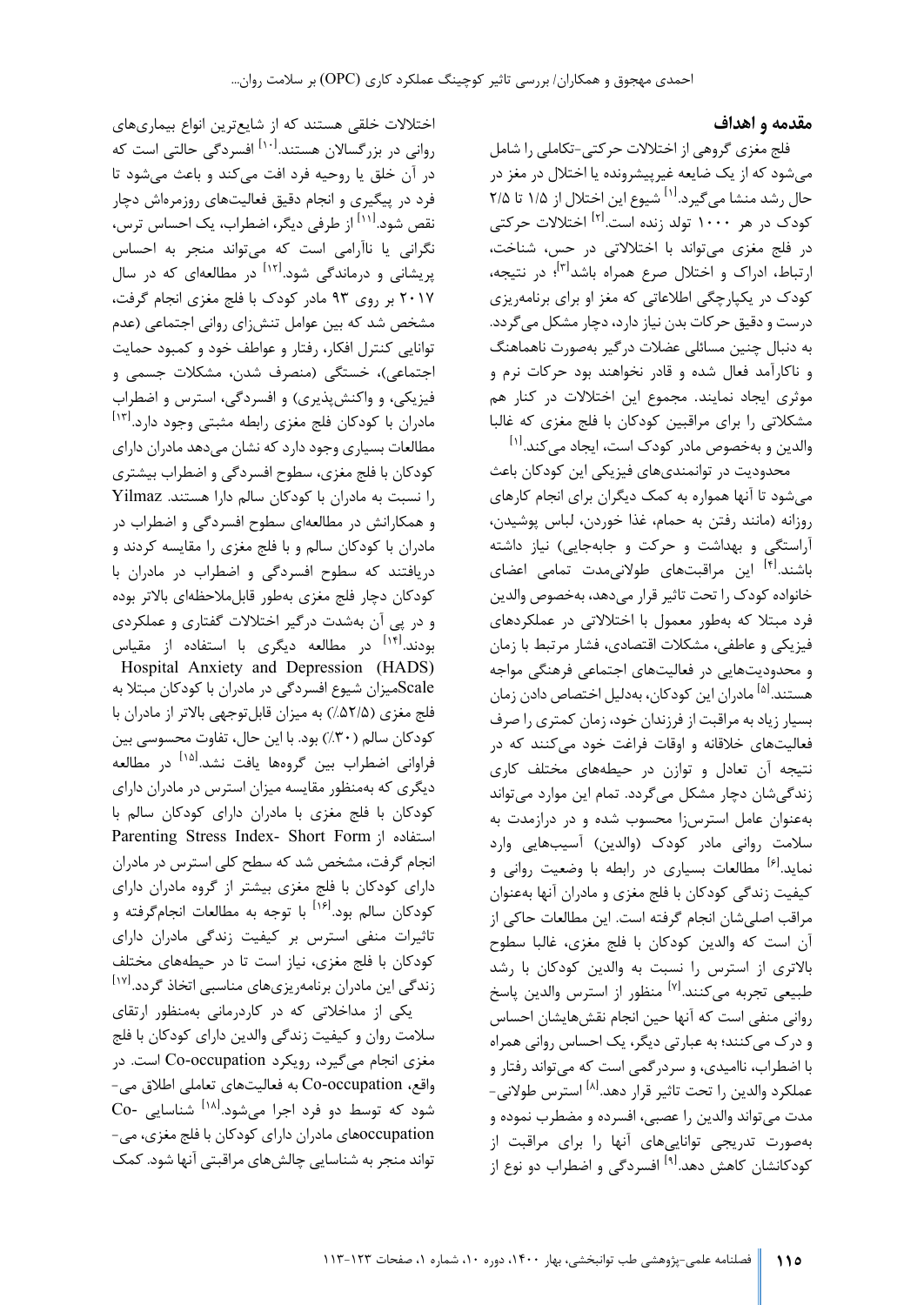به مادران این کودکان براي غلبه بر این چالشها و شرکت کردن در فعالیت هاي مشترك لذتبخشتر و مناسبتر با فرزندان خود می تواند منجر به بهبود عملکرد و توازن کاري مادر شده و در نتیجه باعث ارتقاي سلامت روانی و کیفیت زندگی شان شود.<sup>[۱۹ .۱۹]</sup> روش کاهش استرس مبتنی بر ذهنآگاهی' یکی دیگر از انواع روشهایی است که بهمنظور کاهش استرس، اضطراب و افسردگی در مادران داراي کودکان با ناتوانی استفاده میشود.<sup>[۲۱]</sup> این روش نوعی از برنامههاي مبتنی بر ذهنآگاهی است که با استفاده از تکنیکهایی مانند تمرکز بر تنفس و حواس قسمتهاي مختلف بدن سعی بر افزایش توجه به زمان حال و مدیریت و کنترل آگاهانه توجه فرد دارد و تاکید و تمرکز آن بر پذیرفتن مسا ئل آنگونه که هستند، بدون تلاش براي تغییر آنها می،باشد.<sup>[۲۲]</sup> روش شناختی-رفتاری نیز با آموزش مهارت مدیریت استرس به شیوه شناختی-رفتاري سعی در کاهش علائم افسردگی، استرس و اضطراب مادران دارد.<sup>[۲۲]</sup>

یکی دیگر از مداخلات کاردرمانی که میتواند در بهبود سلامت روان مادران کودکان با فلج مغزي مفید باشد، کوچینگ عملکرد کا<sub>ر</sub>ی<sup>۲</sup> است. کوچینگ یک <sub>ر</sub>ویکرد والدمحور است که عناصر اصلی آن آموزش، هدفگذاري، و حل مشکل است و سعی دارد با تقویت مهارت افراد آنها را در مدیریت زندگی.شان توانمندتر سازد.<sup>[۲۴]</sup> انواعی از رویکردهاي کوچینگ وجود دارد که یکی از آنها کوچینگ عملکرد کاري ( OPC (است. این رویکرد، یک روش مراجع- محور و متمرکز بر فعالیت و راه حل است که به منظور بهبود عملکرد والدین داراي کودکان با اختلالات عملکردي استفاده می شود. سه عنصر اساسی آن شامل حمایت عاطفی، تبادل اطلاعات و هدفگذاري و در نهایت حل مساله با ارائه راه حلها است.<sup>[۲۵</sup>٫۲۰] مطالعات نشان میدهد که مداخلات مشاورهاي که شامل اجزاي آموزشی، هدف- گذاري و حل مساله باشد، میتواند منجر به بهبود عملکرد کاري، رضایت از عملکرد، دستیابی به اهداف و خودکارآمدي و عزت نفس شود.<sup>[۲۶]</sup> در مطالعهای با انجام این مداخله بر روي مادران داراي کودکان با فلج مغزي، مادران این کودکان، عملکرد، رضایت و احساس خودکارآمدي بیشتري نسبت به گروه کنترل داشتند.<sup>[۲۰]</sup> با توجه به این که این رویکرد با در اولویت قرار دادن خود فرد (مادر کودکان) و با مشارکت دادن فعال آنها سعی بر تعیین اهداف و ارائه راه حل و به عبارتی حل مساله دارد و طبق شواهد و مطالعات قبلی، رضایت و احساس خودکارآمدي را تقویت کرده و منجر به بهبود مشارکت در فعالیتهاي مهم زندگی فرد

میشود، میتواند براي سلامت روان مادران داراي کودکان با فلج مغزي که داراي چالشهاي عملکردي و روانی بسیاري هستند نیز موثر واقع شود و نتایج مثبتی به دنبال داشته باشد؛ لذا هدف از مطالعه حاضر، بررسی تاثیر این رویکرد بر سلامت روان (سطح استرس، اضطراب و افسردگی) مادران داراي این کودکان است.

# **مواد و روش ها**

مطالعه حاضر بخشی از یک مطالعه بزرگتر میباشد<sup>[۲۰]</sup> که بهصورت بررسی پیشآزمون-پسآزمون انجام گرفته است. این پژوهش با کد IR.USWR.REC.1395.148 در کمیته اخلاق دانشگاه علوم بهزیستی و توانبخشی به تصویب رسیده بود. جامعه هدف این پژوهش را کلیه مادران داراي کودکان با فلج مغزي شهر تهران تشکیل دادند. نمونه مورد مطالعه از میان مادرانی که به موسسه توانبخشی ولیعصر شعبه ي نویدعصر و نیز کلینیک کاردرمانی افق مراجعه کرده بودند، به شیوه در دسترس انتخاب شدند و با روش تصادفی سازي با استفاده از پاکت، در دو گروه مداخله و کنترل قرار گرفتند ؛ به این ترتیب که کودکان در هر دو گروه، درمان رایج و استاندارد خود را در کلینیک مورد نظر ادامه دادند و مادران در گروه مداخله در جلسات کوچینگ نیز شرکت نمودند. منظور از درمان رایج، شرکت کودك در جلسات درمانی کاردرمانی بامحوريت درمان عصبي-رشدي<sup>۳</sup> بهصورت هفتهاي ۲ الي 3 جلسه بود که در این درمان تمرکز درمانگر بر بهبود اجزای عملکردی مانند قدرت عضلانی، دامنه حرکتی، تعادل و کسب مراحل رشدي بود. جهت تعیین حجم نمونه با فرض برابر بودن واریانس در دو جامعه و با در نظر گرفتن توان آزمون %80 و بازه اطمینان /95 0 و با استناد به مطالعه کارآزمایی کسلر<sup>[۲۷]</sup> و نیز با در نظر گرفتن ریزش 10 درصدي 15 نفر در هر گروه تعیین شد. طبق شواهد، تغییر دو واحدي در مقیاس کانادایی عملکرد کاري به - عنوان تفاوت بالینی معنادار در نظر گرفته شد.

م عیار هاي ورود براي مادران داراي کودکان با فلج مغزي عبارت بود از داشتن سواد خواندن و نوشتن، زندگی با همس ر، سن 25 تا 50 سال، داشتن تنها یک فرزند با فلج مغزي و رضایت جهت شرکت در پژوهش. کودکان نیز باید داراي شرایط زیر می بودند: تشخیص یکی از انواع فلج مغزي، سطح شناختی بالاي 70 بر اساس اسپارکل و سن 5 الی 12 سال. در صورتی که مادران از فرد با ناتوانی دیگري غیر از ف رزند خود مراقبت می کردند (اعم از

<span id="page-3-1"></span><span id="page-3-0"></span><sup>3</sup> Neurodevelopmental Treatment

<sup>&</sup>lt;sup>1</sup> Mindfulness-based Stress Reduction (MBSR)

<sup>2</sup> Occupational Performance Coaching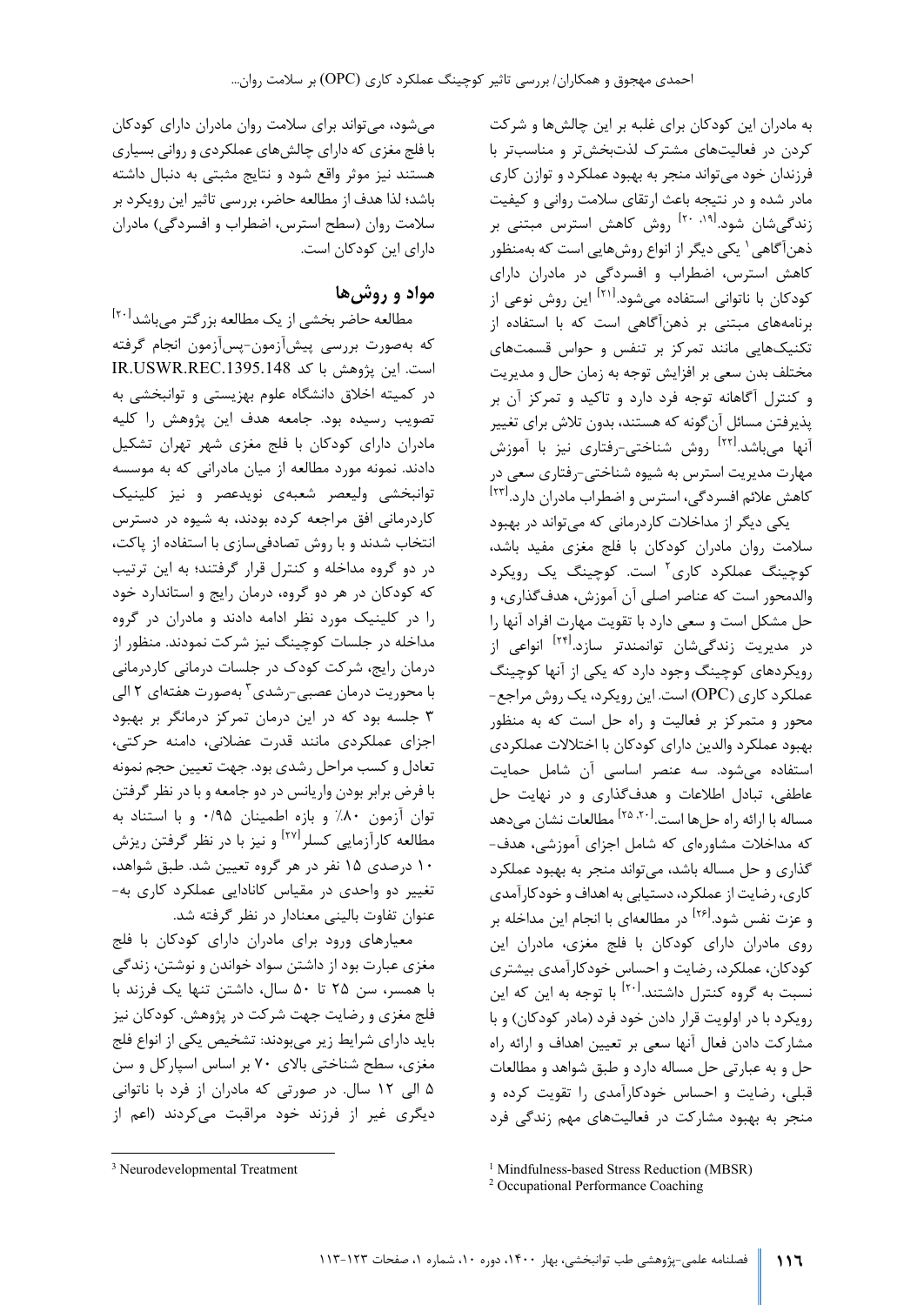فرزندان مبتلا به اختلالات دیگر و یا اطرافیان و نزدیکان) و یا نمره بالاي 28 را در مقیاس افسردگی از پرسشنامه ي افسردگی، اضطراب و استرس (DASS) <sup>[۲۸]</sup> کسب می-ن مودند، از مطالعه خارج می شدند. همچنین اگر کودکی طبق پرونده ي پزشکی علاوه بر فلج مغزی مبتلا به اختلالات طیف اتیسم بود و یا مشکلات بینایی و شنیداري عمیقی داشت ، به گونه اي که بر ارتباط او با مادرش تاثیر منفی می گذاشت، او و مادرش نیز از مطالعه کنار گذاشته می شدند.

#### **روش اجرا**

در جلسه نخست، رضایت نامه کتبی از کلیه افرادي که معیارهاي ورود را دارا بودند، کسب گردید و پرسشنامه ي اطلاعات دموگرافیک و نیز پرسشنامههای  $\mathrm{DASS}^1$  $\mathrm{DASS}^1$  $\mathrm{DASS}^1$  جهت تعیین سطح افسردگی، اضطراب و استرس مادران تکمیل GMFCS [2](#page-4-1) گردید. شدت فلج مغزي نیز با استفاده از تعیین شد. این مراحل توسط آزمونگر آشنا به ابزار به - صورت Blind انجام گرفت. جهت حضور در جلسات کوچینگ ، مادران اهداف خود را بر اساس پرسشنامه -انتخاب کردند. هر مادر با مصاحبه نیمه $\mathbf{COPM}^3$  $\mathbf{COPM}^3$  $\mathbf{COPM}^3$ س اختاریافته، سه هدف را براي خود انتخاب کرد و جهت پرداختن همزمان به مشکلات مادر و کودك، از سه هدف مورد نظر یک مورد مربوط به عملکرد کاري مادر بود. اهداف مربوط به مادران متناسب با نقش والدي آنها و در ارتباط با مسائلی بود که به سبب وجود کودک دچار فلج مغزي با آن روبه رو شده بودند. در همان جلسه نخست، ارزیاب پس از ارزیابی جهت تخصیص افراد در گروهها، بسته پاکت ها را در اختیار مادران قرار داد و آنها یکی را انتخاب کردند. چیدمان پاکت ها به صورت تصادفی انجام شده بود و در درون آنها حرف A جهت گروه مداخله و حرف B بیانگر گروه شاهد بود. انتخاب حروف نیز به صورت تصادفی و با پرتاب سکه انجام شده بود. مادران در گروه مداخله به طور میانگین در 8 جلسه ي درمانی (حداقل 6 و حداکثر ۱۰ با احتساب جلسهی ارزیابی) شرکت داشتند. پس از ده جلسه مجددا پرسشنامه DASS تکمیل گردید. پیش آزمون در جلسه نخست و پس آزمون ده هفته پس از آن از هر دو گروه به عمل آمد. تمام جلسات توسط محقق انجام پذیرفت. محتواي جلسات بر اساس نظر مبتکر این روش و نیز دکتر کسلر به صورت زیر بود:

جلسه نخست: معرفی و توضیح جزئیات مداخله و تعیین اهداف با تکمیل پرسشنامه. اهداف تا جاي ممکن

خاص، قابل اندازه گیري و قابل دسترسی در 10 جلسه بودند.

جلسه دوم: آغاز فر آ یند حل مسئله براي یکی از اهداف تعیین شده و همچنین ارائهی برگهی پرینت فرآیند حل مسئله. در این جلسه مادر مشخص می کرد که در طی هفته آتی حداقل دو کنش<sup>۴</sup> متفاوت در خصوص هدف مورد نظر انجام دهد.

جلسه سوم: بررسی هدف نخست و شروع اهداف بعدي (یک الی دو کنش براي هر هدف)

جلسه چهارم تا هشتم: بررسی پیشروي در تمام اهداف جلسه نهم: بررسی اهداف و مقدمه چینی براي پایان جلسات مداخله

جلسه دهم: تصمیم گیری در خصوص اهدافی که به دست نیامده بودند و پایان مداخله با تکمیل مجدد پرسشنامه [ها.](#page-4-1) 

در تمام جلسات کوچینگ، هر سه جز اساسی درمان یعنی حمایت هیجانی والدین، تبادل اطلاعات و فر آ یند ساختاریافته حل مسئله در نظر گرفته شد. مادر باید در هر یک از اهداف، آنچه را در زمان تعیین هدف و پ یش از آغاز مطالعه رخ می داد و آنچه را که تمایل داشت در آینده وجود داشته باشد، به صورت کاملا مشخص به تصویر می - کشید. او اطلاعات کامل و دقیق را در اختیار درمانگر قرار می داد و سپس با همراهی درمانگر به رفع موانعی که براي رسیدن به هدف وجود داشت، می پرداخت. پس ا ز تعیین مشکلات موجود، مادر راه حل هاي مورد نظر خود را با راهنمایی درمانگر پیشنهاد می داد. در جلسات نخست درمانگر می توانست از راهنمایی مستقیم براي یافتن راه حل استفاده نماید ، اما با پیشروي جلسات، مادر از مهارت خود در حل مسئله به صورت مستقل استفاده می کرد. د ر طی جلسات درمانگر به خوبی به شرایط مراجعش گوش می داد و با انعکاس دوباره ي جملات او، مراجع را تشویق به گفتگو و خلق تصویر دقیق تري می نمود. جهت آغاز فرآیند حل مسئله، درمانگر از چارچوبدهی مجدد ذهن مراجع استفاده می کرد و سعی داشت تا تفسیر جدیدي از شرایط را با او در میان بگذارد. در خلال فر آ یند حل مسئله، درمانگر اطلاعاتی را در خصوص شرایط کودك و مشکلات رشدي او در اختیار مادر قرار می داد تا او جهت یافتن گزینه هاي مناسب براي حل مسئله از آنها بهره بگیرد. مراجع به مرور زمان، تحلیل تمام جنبه هاي موثر بر عملکرد خود یا کودکش را مورد توجه قرار می داد تا تعامل

<span id="page-4-0"></span><sup>&</sup>lt;sup>3</sup> Canadian Occupational Performance Measure

<span id="page-4-1"></span><sup>4</sup> Action

<sup>&</sup>lt;sup>1</sup> Depression, Anxiety and Stress Scale

<sup>&</sup>lt;sup>2</sup> Gross Motor Function Classification System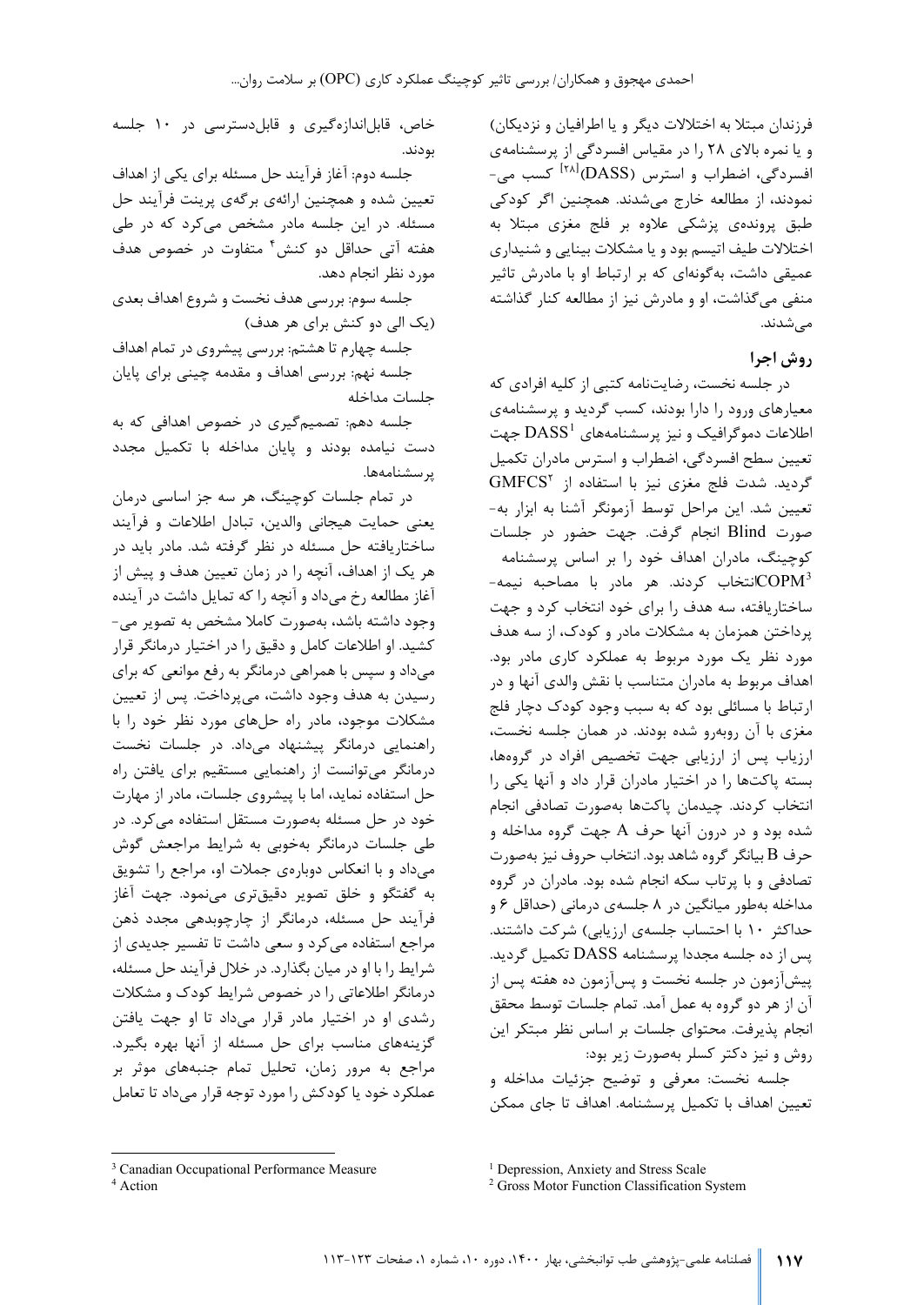بهتري میان خود یا فرزندنش، محیط و آکیوپیشن (اجزاي عملکرد کاري) ایجاد نماید.

**ابزارهاي اجرا** 

#### **مقیاس افسردگی، اضطراب و استرس (DASS(**

این مقیاس متشکل از 42 عبارت مرتبط با علائم عواطف منفی است. افسردگی، اضطراب و استرس سه خرده مقیاس این مقیاس را تشکیل می دهند. در پژوهش حاضر ، از فرم کوتاه یعنی -21DASS استفاده می شود که هر خرده مقیاس شامل 7 پرسش می باشد. از فرد آزمودنی خواسته شد تا شدت علامت مطرح شده در هر عبارت را بر اساس آنچه در طول هفته گذشته تجربه کرده است، از صفر (بدون تجربه علامت مورد نظر) تا ۳ (تجربه خیلی زیاد علامت) نمره دهی نماید. در پایان نمره به دست آمده در عدد 2 ضرب خواهد شد که نمره -9 0 عادي، -13 10 افسردگی خفیف، -20 14 افسردگی متوسط، ۲۷-۲۱ افسردگی شدید و بالای ۲۸ افسردگی بسیار شدید قلمداد می شود. در پژوهش حاضر از خر ده - مقیاس افسردگی استفاده گردید. این ابزار داراي ضریب پایایی /84 0 براي مقیاس افسردگی، /89 0 در اضطراب و /90 0 در استرس است و ضریب آلفاي کرونباخ آن در [ ,11 ,29 30] افسردگی /93 0 می باشد .

### **پرسشنامه COPM**

COPM مقیاس اندازه گیري مراجع مدار است که با استفاده از مصاحبه نیمه ساختاریافته، درك از خود فرد را در سه حوزه ي مراقبت از خود، مولد بودن و تفریح و عملکرد کاري اندازه گیري می کند. این مقیاس قابلیت اجرا در طول درمان را نیز دارد و به فرد کمک می کند اهداف را شناسایی کرده و سپس عملکرد و رضایت خود را بر اساس مقیاس ده رتبه اي نمره دهی نماید. در کودکان این پرسشنامه می تواند توسط والدین نیز تکمیل شود. این ابز ار به وسیله دهقان و همکاران به فارسی ترجمه شده است و روایی محتواي نسخه فارسی آن /222 ±0 /95 80 و ضریب همبستگی در نمرات عملکرد و رضایت مندي بیش از %80 گزارش شده است. ضریب اعتبار پایایی <sup>۱</sup> این پرسشنامه نیز /84 0 در نمرات عملکرد و /87 0 در نمرات رضایت بوده است. همچنین روایی و اعتبار این پرسشنامه در سالمندان شهر تهران بررسی شده و میزان توافق میان کارشناسان در حوزه ي مولد بودن در بخش رضایتمندی ۹/۷۵

بیشترین مقدار و در حوزهی مراقبت از خود در بخش رضایتمندی با ۳/۷۵ کمترین مقدار را داشته است.<sup>[۳۲</sup> <sup>۳۲]</sup>

## **مقیاس نظام طبقه بندي کارکرد حرکتی درشت (GMFC)**

GMFCS یا مقیاس نظام طبقه بندي کارکرد حرکتی درشت ، یک سامانه طبقه بندي استاندارد مشاهده اي است که کودکان با فلج مغزي را بر اساس توانایی هاي حرکتی درشت کنونی، محدودیت در عملکرد حرکتی درشت و نیاز به تکنولوژي و وسایل کمکی در 5 سطح تقسیم بندي می - کند. به طوري که سطح یک حداقل استقلال و سطح ۵ حداکثر استقلال را در عملکرد نشان می دهد. این مقیاس به طور وسیعی در سطح جهان به کار می رود و در ایران توسط دهقان و همکاران در سال 1388 بررسی شد که طبق نتایج حاصل از آزمون کوکران، این ابزار از اعتبار مناسبی برخورددار بوده چرا که در سطح معناداري کمتر از /05 0 تفاوتی میان درمانگران وجود نداشته است. ریاحی و همکاران نیز در سال ،1391 در بررسی اعتبار آزمون - ب ازآزمون /92 0=ICC و ضریب کاپا بین نوبت اول و دوم [ ,33 34] را /61 0 گزارش نمودند .

اسپارکل: یک فرم جهت تخمین سطح شناختی کودکان با فلج مغزي است که برگرفته از پروژه ي اسپارکل میباشد.سطوح شناختی متناسب با 20<sup>2</sup> ICD میباشد که در آن ۷۰ بیانگر ناتوانی یادگیری<sup>۳</sup> خفیف، ۵۰ تا ۷۰ نشان دهنده ي ناتوانی یادگیري متوسط و زیر 50 مشکل شدید در یادگیري است. اگر از نظر مادر ، فرزندش همانند کودکان هم سن و سالش موارد مختلف را یاد می گیرد و نیز همانند آنها با دوستان خود به بازي می پردازد، سطح شناختی کودک بالای ۷۰ در نظر گرفته میشود، در صورتی که پاسخ به موارد بالا منفی باشد و از نظر مادر فرزند او در یادگیري موارد مختلف دچار مشکلات شدیدي است و در خواندن و درك مطالب بیشتر شبیه کودکانی باشد که نصف سن فرزند او را دارند، سطح شناختی زیر ۵۰ در نظر گرفته میشود. در صورتی که این موارد نیز از جانب مادر مورد قبول نباشد و از نظر او، فرزندش در مقایسه با کودکان دیگر، در یادگیري چیزها مانند خواندن و درك مطالب نیاز به کمک بیشتري دارد و با کودکان کوچکتر از خود بهتر و راحتتر به بازی میپردازد، لذا سطح شناختی ۵۰-۷۰ در نظر گرفته خواهد شد.<sup>ا۳۵</sup> تحلیل داده ها

<sup>&</sup>lt;sup>1</sup> Test-retest Reliability

<sup>2</sup> International Statistical Classification of Diseases and Related Health Problems

<span id="page-5-1"></span><span id="page-5-0"></span><sup>&</sup>lt;sup>[3](#page-5-0)</sup> Learning Disability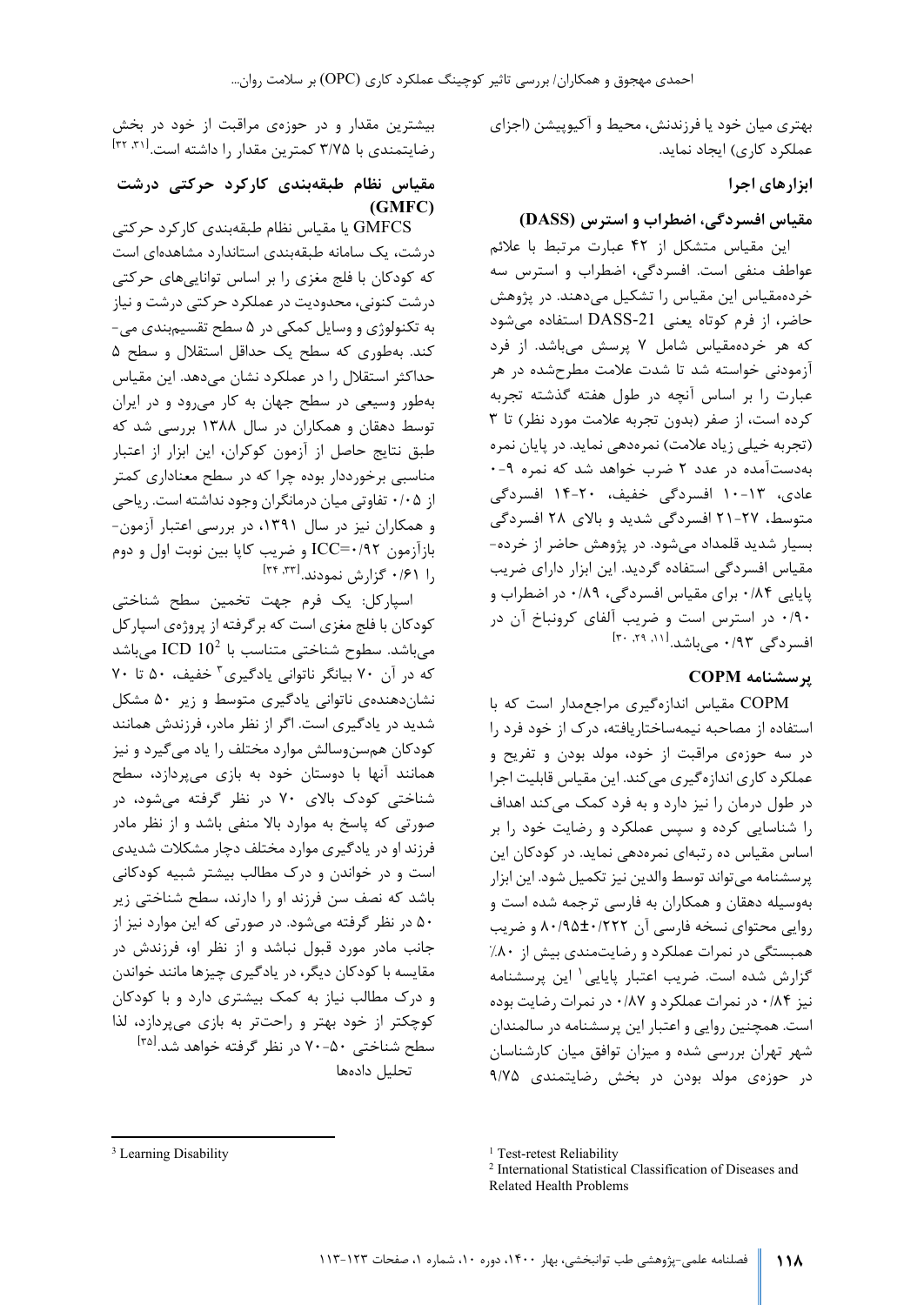#### **یافته ها**

اطلاعات دموگرافیک شرکت کنندگان در جدول شماره 1 آمده است.

در بخش آمار توصیفی، شاخص هاي مرکزي و پراکندگی گزارش گردید و جهت بررسی نرمالیتی داده ها از آزمون شاپیرو - ویلک استفاده شد. در بخش آمار تحلیلی نیز از آزمون تی مستقل و من ویتنی متناسب با توزیع داده ها استفاده گردید. از نرم افزار SPSS نسخه 22 جهت بررسی داده ها استفاده گردید .

| سطح معناداري                                                         | كنترل                                                                                     | مداخله                                                      | گروه ها             |                  |
|----------------------------------------------------------------------|-------------------------------------------------------------------------------------------|-------------------------------------------------------------|---------------------|------------------|
|                                                                      | (انحراف معيار/تعداد)                                                                      | (انحراف معيار /تعداد)                                       |                     | متغيرها          |
| $\cdot/\text{Y}\lambda$                                              | $\Upsilon \mathfrak{k}/\mathfrak{R} \mathfrak{q}(\mathfrak{k}/\mathfrak{k} \mathfrak{q})$ | $\Upsilon \Lambda / \Upsilon \Upsilon (\Delta / 9 \Lambda)$ | سن مادر             |                  |
|                                                                      | 9999(0.191)                                                                               | $V/\Delta \mathcal{F}(1/\Delta \mathcal{A})$                | سن کودک             |                  |
| $\boldsymbol{\cdot} / \boldsymbol{\curlyvee} \boldsymbol{\curlyvee}$ | $(\Delta)$                                                                                | $(\lambda)$                                                 | دختر                | جنسیت کودک       |
|                                                                      | $(1 \cdot)$                                                                               | (Y)                                                         | پسر<br>-            |                  |
| $\cdot/\Lambda$                                                      | (1)                                                                                       | (Y)                                                         | یک                  |                  |
|                                                                      | $\equiv$                                                                                  | (7)                                                         | دو                  |                  |
|                                                                      | (1)                                                                                       | (7)                                                         | سه                  | سطح حركات درشت   |
|                                                                      | $(\hat{z})$                                                                               | (1)                                                         | چهار                | كودكان           |
|                                                                      | (1)                                                                                       |                                                             | پنج                 |                  |
| $\cdot/\Delta$                                                       | (11)                                                                                      | (11)                                                        | خانەدار             | وضعيت اشتغال     |
|                                                                      | (1)                                                                                       | (1)                                                         | شاغل                | مادران           |
| $\cdot/\Delta\Upsilon$                                               | $(1 \cdot)$                                                                               | $(\Delta)$                                                  | يک فرزند            |                  |
|                                                                      | (1)                                                                                       | $(\hat{z})$                                                 | دو فرزند            | تعداد فرزندان    |
|                                                                      | (7)                                                                                       | (1)                                                         | سه فرزند            |                  |
|                                                                      | $\qquad \qquad -$                                                                         | (1)                                                         | پنج فرزند           |                  |
| $\cdot$ $/$ ۶۳                                                       | (7)                                                                                       | (1)                                                         | سواد خواندن و نوشتن |                  |
|                                                                      | $(\Delta)$                                                                                | $(\mathcal{F})$                                             | ديپلم               |                  |
|                                                                      | (1)                                                                                       | (1)                                                         | فوق ديپلم           | سطح تحصيلات مادر |
|                                                                      | (1)                                                                                       | $(\tilde{\mathbf{r}})$                                      | كارشناسى            |                  |
|                                                                      | (1)                                                                                       | (1)                                                         | کارشناسی ارشد       |                  |

|  |  |  |  |  |  | جدول ۱. مشخصات کودکان با فلج مغزی و مادران شرکتکننده در مطالعه |  |
|--|--|--|--|--|--|----------------------------------------------------------------|--|
|--|--|--|--|--|--|----------------------------------------------------------------|--|

در پایان مطالعه آورده شده است. ملاحظه می شود که در مقایسه با نمرات پیش آزمون، مادران در گروه مداخله در هر سه متغیر تفاوت معناداري را نشان دادند ، این در حالی است که مادران در گروه کنترل تفاوتی در نمرات پس - آزمون نسبت به نمرات پیش آزمون خود نشان ندادند.

در جدول زیر تغییر در شدت افسردگی، اضطراب و استرس در مادران دو گروه و نیز تفاوت آنها در پیش و پس آزمون مشاهده می شود. با توجه به نرمال بودن (شدت افسردگی و استرس) یا نبودن (شدت اضطراب) توزیع نمرات، از آزمون تی مستقل یا یومن ویتنی استفاده شد. در جداول شماره 2 و 3 بررسی تغییرات د رو ن گروهی

| جدول ۲. تغییرات نمرات شدت افسردگی و استرس مادران در پیش و پسآزمون در دو گروه مورد مطالعه |  |  |  |  |  |
|------------------------------------------------------------------------------------------|--|--|--|--|--|
|------------------------------------------------------------------------------------------|--|--|--|--|--|

| مقدار احتمال                          | اماره Z     | انحراف معيار | ميانگين |          | متغير  |            |
|---------------------------------------|-------------|--------------|---------|----------|--------|------------|
| $\langle \cdot   \cdot \cdot \rangle$ | $-Y/VT$     | 9/77         | ۱۹۱۲۰   | پيش زمون | مداخله | شدت اضطراب |
|                                       |             | 9/0.         | ۱۴۱۰۶   | پسازمون  |        |            |
| .19                                   | $-1/\tau V$ | $5\%$        | 5/15    | پيش زمون | كنترل  |            |
|                                       |             | ۶۳۹          | $Y/\xi$ | پسازمون  |        |            |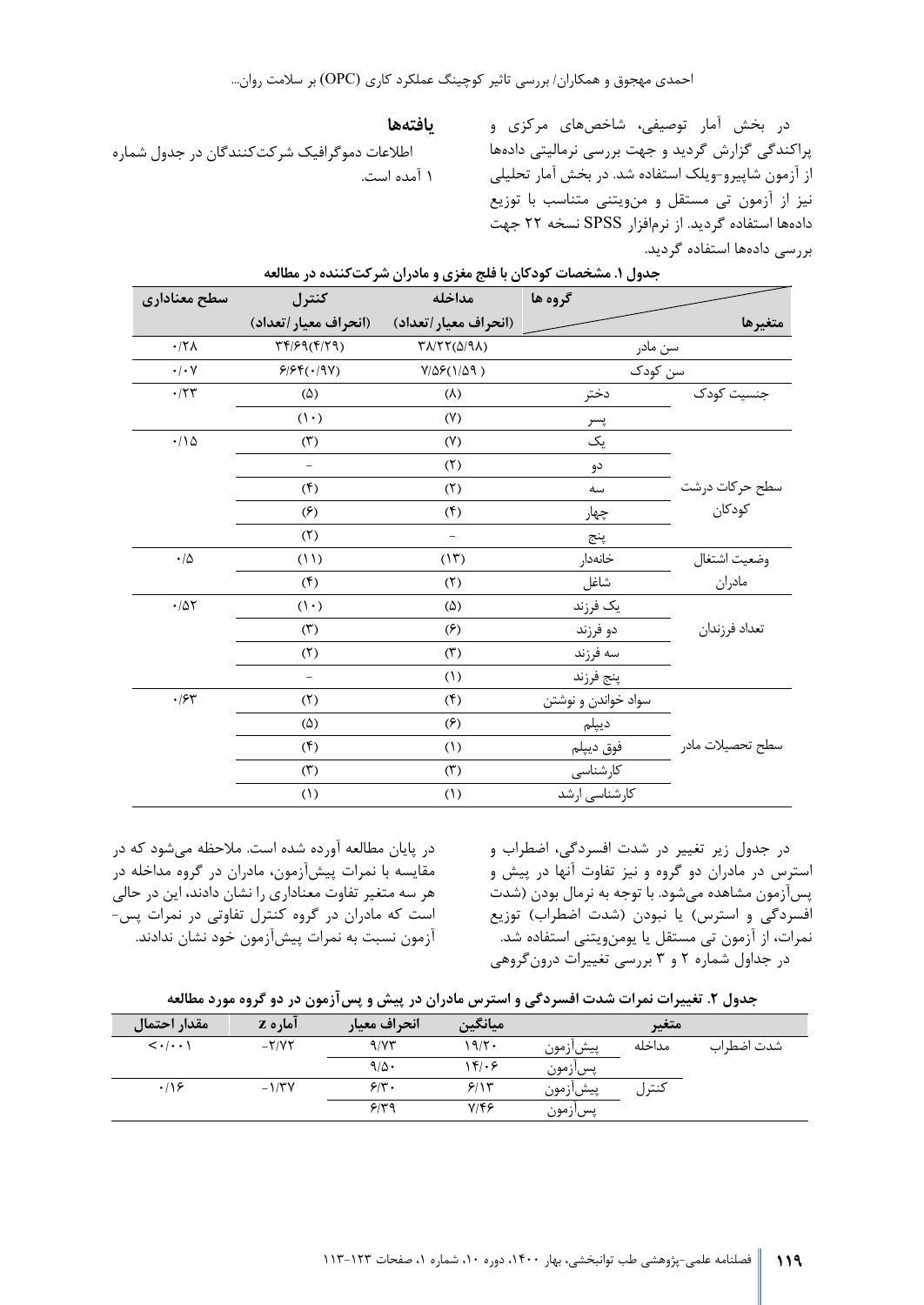احمدي مهجوق و همکاران/ بررسی تاثیر کوچینگ عملکرد کاري (OPC (بر سلامت روان...

|                                       |                       |                        | ້<br>. .                              |          | <i>.</i><br>- |             |
|---------------------------------------|-----------------------|------------------------|---------------------------------------|----------|---------------|-------------|
| مقدار احتمال                          | آماره t               | انحراف معيار           | ميانگين                               |          | متغير         |             |
| $\langle \cdot   \cdot \cdot \rangle$ | $f/\mathcal{F}$ .     | $\lambda/\lambda$      | $1Y/Y$ .                              | پيشازمون | مداخله        | شدت افسردگی |
|                                       |                       | <b>NYY</b>             | 12168                                 | پسازمون  |               |             |
| .75                                   | $-\cdot$ /۴ $\Lambda$ | $\lambda$ . $\epsilon$ | ۱۲/۸۰                                 | پيشازمون | كنترل         |             |
|                                       |                       | 9/1                    | ۱۳۱۶۰                                 | پسازمون  |               |             |
| $\langle \cdot   \cdot \cdot \rangle$ | $f/\lambda$ ۶         | $\cdot$ /۴۱            | $Y\Delta/YY$                          | پيشازمون | مداخله        | شدت استرس   |
|                                       |                       | $9/\lambda$            | ۱۹/۳۳                                 | پسآزمون  |               |             |
| $\cdot$ / $\vee$ $\circ$              | $\cdot$ /٣٣           | 9/9V                   | $\mathbf{Y} \cdot / \mathbf{Y} \cdot$ | پيشازمون | كنترل         |             |
|                                       |                       | $\cdot$ /YY            | ۱۹۱۶۰                                 | پسازمون  |               |             |

**دول .3 تغییرات نمرات شدت اضطراب مادران در پیش و پس آزمون دو گروه مورد مطالعه** 

مقایسه دو گروه در پسآزمون نشان دهندهی عدم تفاوت معنادار در میان دو گروه در هر سه متغیر بود (جداول ۴ و ۵).

| مقدار احتمال         | انحراف معيار     | ِ میانگین |        | متغير        |
|----------------------|------------------|-----------|--------|--------------|
| $\cdot$ / $\Upsilon$ | $\lambda$ /۴۷    | 17168     | مداخله | شدت افسر دگی |
|                      | 9/1              | ۱۳۶۰      | كنترل  |              |
| .74                  | $9/\lambda$      | ۱۹/۳۳     | مداخله | شدت استرس    |
|                      | $\mathcal{N}(V)$ | ۱۹۱۶۰     | كنترل  |              |

**جدول .4 مقایسه نمرات پس آزمون افسردگی و استرس مادران در دو گروه مورد مطالعه** 

**جدول .5 مقایسه نمرات پس آزمون اضطراب مادران در دو گروه مورد مطالعه** 

| مقدار احتمال                          | آماره z  | انحراف معيار | میانگین      | ا میانگین رتبه |        | متغير      |
|---------------------------------------|----------|--------------|--------------|----------------|--------|------------|
| $\cdot$ / $\cdot$ $\Delta$ $\Upsilon$ | $-1/9$ ۴ | ۹/۵۰         | ۱۴۱۰۶        | ۱۸۱۶۰          | مداخله | شدت اضطراب |
|                                       |          | 9/49         | $Y/\sqrt{2}$ | 17/9           | كنترل  |            |

#### **بحث**

نتایج پژوهش حاضر نشان داد که استفاده از کوچینگ عملکرد کاري می تواند منجر به کاهش در سطح افسردگی، اضطراب و استرس مادران داراي کودکان با فلج مغزي گردد ؛ به عبارتی دیگر، این امر می تواند نشان دهنده تاثیر مثبت مشارکت فعال والدین در تبادل اطلاعات با درمانگر، هدف - گذاري و یافتن راه حل مناسب در میزان آرامش روانی فرد باشد. در مطالعات دیگر نیز ثابت شده است که درمان رابطه والد-فرزند، استفاده از استراتژي هاي سازگاري<sup>۱</sup> و مداخلات گر وهی حمایتی و ذهن آگاهی بر ارتقا سلامت روان و کاهش میزان استرس یا اضطراب مادران داراي فرزندان با ناتوانی یا اختلالی خاص تاثیرگذار است.<sup>[ ۳۹-۴۶]</sup> مطالعهی مشابهی که تاثیر کوچینگ عملکرد کاري را بر ویژگی هاي روانی مادران داراي کودکان با ناتوانی مورد بررسی قرار داده باشد، وجود ندارد و لذا سعی شده است نتایج با مطالعات مشابه مورد مقایسه و بررسی قرار گیرد .

در مطالعات پیشین ، تاثیر اشکال دیگري از کوچینگ بر سلامت روانی گروههای متفاوت مورد مطالعه گرفته است.<sup>[۴۰]</sup> یکی از این مطالعات که نتایج آن همسو با نتایج مطالعه حاضر است، مطالعهای است که در آن به بررسی تاثیر نوعی از کوچینگ به نام Coaching Peer بر روي مادران کودکان داراي دیابت نوع یک پرداخته شد. در این مطالعه ، افراد بیمارِ آموزش دیده باتجربه همان بی ماري نقش درمانگر را بر عهده داشتند. نتایج مصاحبه ها حاکی از آن بود که کوچینگ تاثیر مثبتی در کاهش میزان استرس این مادران در ارتباط با بیماری فرزندشان داشته است.<sup>[۴۱]</sup>

<span id="page-7-0"></span>در مطالعهای دیگر، از برنامهی طراحی مجدد آکیوپیشن-های روزانه<sup>۲</sup> جهت کاهش استرس زنانی که مجبور به ترک شغل خود شده بودند، استفاده شد که در آن کوچینگ به عنوان جزئی از مداخله مورد استفاده قرار گرفته بود.<sup>[۴۲]</sup> در این مداخله درمانگر تلاش کرده بود با ارائه اطلاعات به شرکت - کنندگان کمک نماید تا توازن بیشتري در زندگی روزمره خود ایجاد نمایند. در نهایت این مداخله در طی شانزده هفته منجر

<sup>&</sup>lt;sup>[1](#page-7-0)</sup> Coping Strategies

<sup>2</sup> Redesigning Daily Occupations (ReDO) Program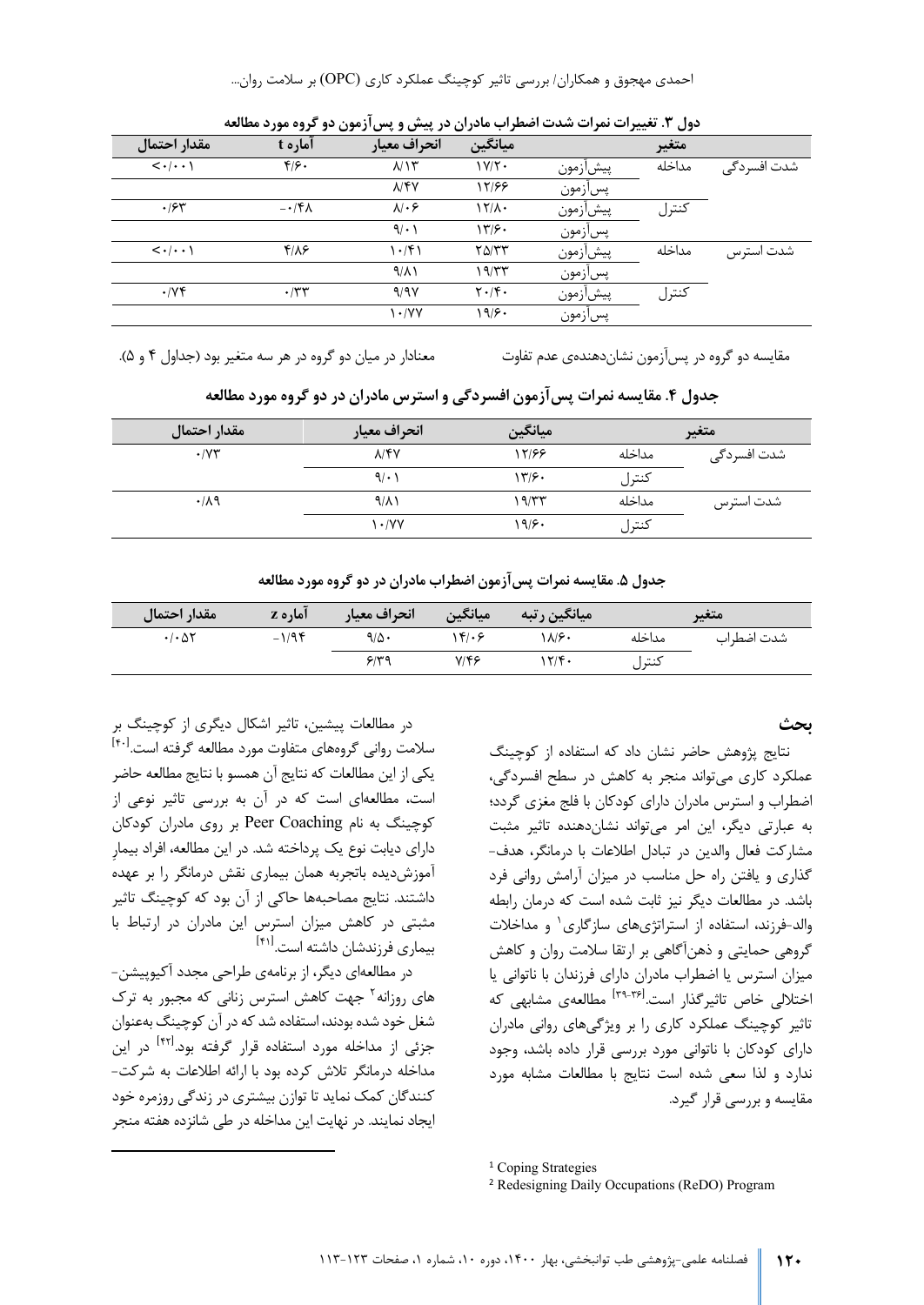به افزایش عزت نفس و بازگشت به شغل در میان شرکت - کنندگان گردید ، ولیکن در میزان استرس افراد تاثیر قابل - ی از دلایل می تواند به منبع<br>توجهی مشاهده نشد.<sup>[۴۲]</sup> یکی از دلایل میتواند به منبع استرس افراد شرکت کننده بازگردد ؛ مادران کودکان دچار فلج مغزي پس از کسب نتایج امیدوار کننده در برخی اهداف تا حدودي استرس خود را کاهش دادند ، در صورتی که در مطالعه ي ذکرشده منبع استرس شغل افراد بوده که استرس شغلی معمولا حتی در صورت داشتن شغل مناسب همواره در افراد وجود دارد و از بین نمی رود.<sup>[۴۲]</sup> کسلر و همکاران نیز در بررسی اثربخشی نوع انطباق یافته ي OPC بر زندگی افراد دچار سکته ي مغزي که با روش شناختی کارآزمایی تصادفی کنترل شده انجام شده بود، از مقیاس Anxiety Hospital Scale Depression and براي بررسی رفاه هیجانی شرکت - ک نندگان استفاده کردند. افراد گروه مداخله در مطالعه کسلر نیز با وجود بهبود شرایط نسبت به پیش آزمون خود تفاوتی را با گروه کنترل نشان ندادند. یکی از دلایل این عدم تفاوت وجود تفاوت در نمرات اولیه ي دو گروه بود که گروه مداخله در سطح یایین تری قرار داشت.<sup>[۲۷]</sup> دلیل دیگر که می تواند برای مطالعه حاضر نیز صدق نماید ، ماهیت اختلالات روانی است که نیازمند درمان هاي طولانی مدت می باشد که خارج از چارچوب رویکرد

**منابع** 

cerebral palsy: what sources of stress are we talking about? Child Care Health Dev. 2008;34(6):825-9.

8. Barroso NE, Mendez L, Graziano PA, Bagner DM. Parenting Stress through the Lens of Different Clinical Groups: a Systematic Review & Meta-Analysis. J Abnorm Child Psychol. 2018;46(3):449-61.<br>9. Wang Y. Huang Z.

9. Wang Y, Huang Z, Kong F. Parenting stress and life satisfaction in mothers of children with cerebral palsy: The mediating effect of social support. J Health Psychol. 2020;25(3):416-25.

10. Wang Y, LT, LG, ESH. Family dysfunction and Adolescents' anxiety and depression: A multiple mediation model. Journal of Applied Developmental Psychology. 2020.

11. Kanter JW, Busch AM, Weeks CE, Landes SJ. The nature of clinical depression: symptoms, syndromes, and behavior analysis. Behav Anal. 2008;31(1):1-21.

12. Freidl EK, Stroeh OM, Elkins RM, Steinberg E, Albano AM, Rynn M. Assessment and Treatment of Anxiety Among Children and Adolescents. The Journal of Lifelong Learning in Psychiatry. 2017; 15:144–156.

13. Naeem F, Arif S, Asghar A, Mahmood Z. PSYCHOSOCIAL STRESSORS,

OPC است ؛ لذا در صورت همزمانی کاربرد OPC براي بهبود عملکرد کاري با مشکلات مربوط به سلامت روان، ضروري است که درمان هاي مکمل نیز در صورت لزوم مورد استفاده قرار گیرد.

# **نتیجه گیري**

استفاده از روش کوچینگ عملکرد کاري می تواند در ارتقا سلامت روان مادران داراي کودکان با فلج مغزي موثر باشد و به آنها کمک نماید تا با دنبال کردن اهداف منتخب خود احساس کنترل بیشتر ي بر شرایط زندگی داشته باشند. کاهش سطح افسردگی، استرس و اضطراب به دنبال دستیابی به اهداف با رویکرد حل مسئله، مواجهه بهتر با شرایط استرس زاي زندگی را به مادران می آموزد. این روش می تواند در کنار سایر خدمات رایج کاردرمانی و جهت توجه بیشتر به نیازهاي مادران مورد استفاده قرار گیرد.

## **تشکر و قدردانی**

مقاله حاضر بر اساس پایان نامه دکتراي کاردرمانی مینا احمدي کهجوق به راهنمایی جناب آقاي دکتر رصافیانی و جناب آقاي دکتر حسینی نگارش شده است.

1. O'Brien JC, Kuhaneck H. Occupational Therapy for Children and Adolescents. 8 ed2019.

2. Appleton RE, Gupta R. Cerebral palsy: not always what it seems. Arch Dis Child. 2019;104(8):809-14.

3. McGuire DO, a LHT, b MY-A, a NFD, Christensen DL. Prevalence of cerebral palsy, intellectual disability, hearing loss, and blindness, National Health Interview Survey, 2009–2016. Disability and Health Journal. 2019;12(3):443-51.

4. Garip Y, Ozel S, Tuncer OB, Kilinc G, Seckin F, Arasil T. Fatigue in the mothers of children with cerebral palsy. Disability and Rehabilitation. 2017;39(8):757-62.

5. Park E-Y, Nam S-J. Time burden of caring and depression among parents of individuals with cerebral palsy. Disability and Rehabilitation. 2019;41(13):1508-13.

6. Marashipour SM, Mirzakhany N, Rezaee M, Shafiee Z, Baghban AA. Effect of Consulting Package of Time on Increasing Leisure Time and Satisfaction of Time Management in Mothers of Children with Cerebral Palsy. Journal of Rehabilitation Medicine. 2018;7(4):107-15.[In Persian].

7. Ketelaar M, Volman MJM, Gorter JW, Vermeer A. Stress in parents of children with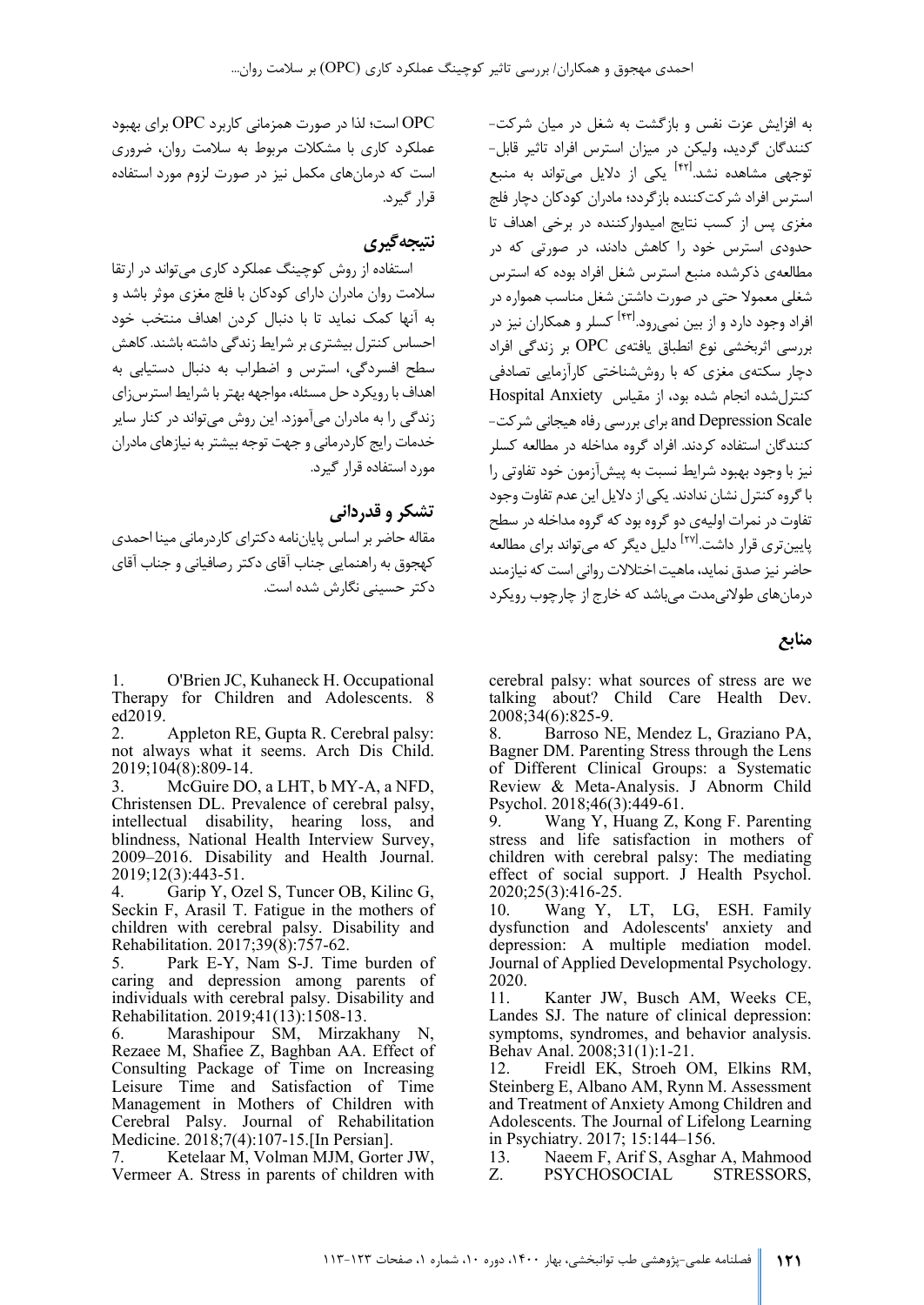BURNOUT AND MENTAL HEALTH PROBLEMS IN CAREGIVERS OF CHILDREN WITH CEREBRAL PALSY. Journal of Postgraduate Medical Institute. 2018;32(Vol 32 No 4 (2018)).

14. Yılmaz H, Erkin G, Nalbant L. Depression and anxiety levels in mothers of children with cerebral palsy: A controlled study. European journal of physical and rehabilitation medicine. 2013;49.<br>15. Kaydok E. Solum S. C

15. Kaydok E, Solum S, Cinaroglu NS. Comparison of the caregiver burden of the mothers of children with cerebral palsy and<br>healthy children. Medicine Science Medicine. International Medical Journal. 2020.<br>16. Ramanandi V. Rao B. Com

Ramanandi V, Rao B. Comparison of Stress Levels in the Parents of Children with Cerebral Palsy and Parents of Normal Children in Vadodara Region of Gujarat. International Journal of Physiotherapy. 2015;2:421.

17. Diwan S, Chovatiya H, Diwan J. Depression and quality of life in mothers of children with cerebral palsy. NJIRM. 2011;35(15.53):81-90.

18. Ono K, Kanayama Y, Tsuchiya K, Iwata M, Yabuwaki K. Development and validation of the Measure of Supporting Cooccupation for family caregivers. British<br>Journal of Occupational Therapy. of Occupational 2018;8(10):571-81.

19. Dalvand H, Hosseini SA, Rassafiani M, Samadi SA, Khankeh HR, Kelly G. Cooccupations: The caregiving challenges of mothers of children with cerebral palsy. British Journal of Occupational Therapy. 2015;Vol.

78(7) 450–459.<br>20. Kahjoo Kahjoogh MA, Kessler D, Hosseini SA, Rassafiani M, Akbarfahimi N, Khankeh HR, et al. Randomized controlled trial of occupational performance coaching for mothers of children with cerebral palsy. British Journal of Occupational Therapy. 2018;4, page(s): 213- 219( April 1, 2019).<br>21. Dykens EM

21. Dykens EM, Fisher MH, Taylor JL, Lambert W, Miodrag N. Reducing distress in mothers of children with autism and other disabilities: a randomized trial. Pediatrics. 2014;134(2):e454-e63.

22. Merkes M. Mindfulness-based stress reduction for people with chronic diseases. Aust J Prim Health. 2010;16(3):200-10.

23. Jennabadi H. Survey on Effectiveness of Cognitive Behavioral Stress Management On mental health on the mother of Children with Developmental disorders, Disruptive behavior disorders and cerebral pales. RJMS. 2016;23(148):80-8.[In Persian].

24. Ahmadi Kahjoogh M, Kessler D, Rassafiani M, Hosseini sa, Khankeh HR, Akbarfahimi N. Occupational performance coaching for mothers of children with cerebral

palsy: A case report. International Journal of Therapy and Rehabilitation. 2017;24:218-22.

25. Lamarre J, Egan M, Kessler D, Sauvé-Schenk K. Occupational Performance Coaching in Assisted Living. Physical & Occupational Therapy In Geriatrics.

2020;38(1):1-17.<br>26. Kessler 26. Kessler D, Graham F. The use of coaching in occupational therapy: an occupational therapy: an integrative review. Aust Occup Ther J. 2015;62(3):160-76.<br>27. Kessler D.

Kessler D, Egan M, Dubouloz CJ, McEwen S, Graham FP. Occupational Performance Coaching for Stroke Survivors: A Pilot Randomized Controlled Trial. Am J Occup Ther. 2017;71(3):7103190020p1-p7.

28. Brown TA, Chorpita BF, Korotitsch W, Barlow DH. Psychometric properties of the Depression Anxiety Stress Scales (DASS) in clinical samples. Behav Res Ther. 1997;35(1):79-89.

29. Henry JD, Crawford JR. The shortform version of the Depression Anxiety Stress Scales (DASS-21): construct validity and normative data in a large non-clinical sample. Br J Clin Psychol. 2005;44(Pt 2):227-39.

30. Lakens D. Calculating and reporting effect sizes to facilitate cumulative science: a practical primer for t-tests and ANOVAs. Front Psychol. 2013;4:863.

31. Atashi N, Aboutalebi S, Heidari M, Hosseini SA. Reliability of the Persian Version of Canadian Occupational Performance Measure for Iranian Elderly Population. Iranian-Rehabilitation-Journal. 2010;8(2):26-

 $30.32.$ 32. Dehghan L, Dalvand H, Pourshahbaz A, Samadi SA. Designing Supplement Form of the Canadian Occupational Performance Measure: Item Analysis and Suggestions for Refinement. USWR. 2014;15(1):21-8.

33. Dehghan L, Abdolvahab M, Bagheri H, Dalvand H, Faghih zade S. Inter rater reliability of Persian version of Gross Motor Function Classification System Expanded and Revised in patients with cerebral palsy. Daneshvar.

2011;18(6):37-44.<br>34. Riahi A. R 34. Riahi A, Rassafiani M, Binesh M. The Cross-Cultural Validation and Test-Retest and Inter-Rater Reliability of the Persian Translation of Parent Version of the Gross Motor Function Classification System for Children with Cerebral Palsy. USWR. 2013;13(0):25-30.

35. Park ES, Rha DW, Park JH, Park DH, Sim EG. Relation among the gross motor function, manual performance and upper limb functional measures in children with spastic cerebral palsy. Yonsei Med J. 2013;54(2):516- 22.